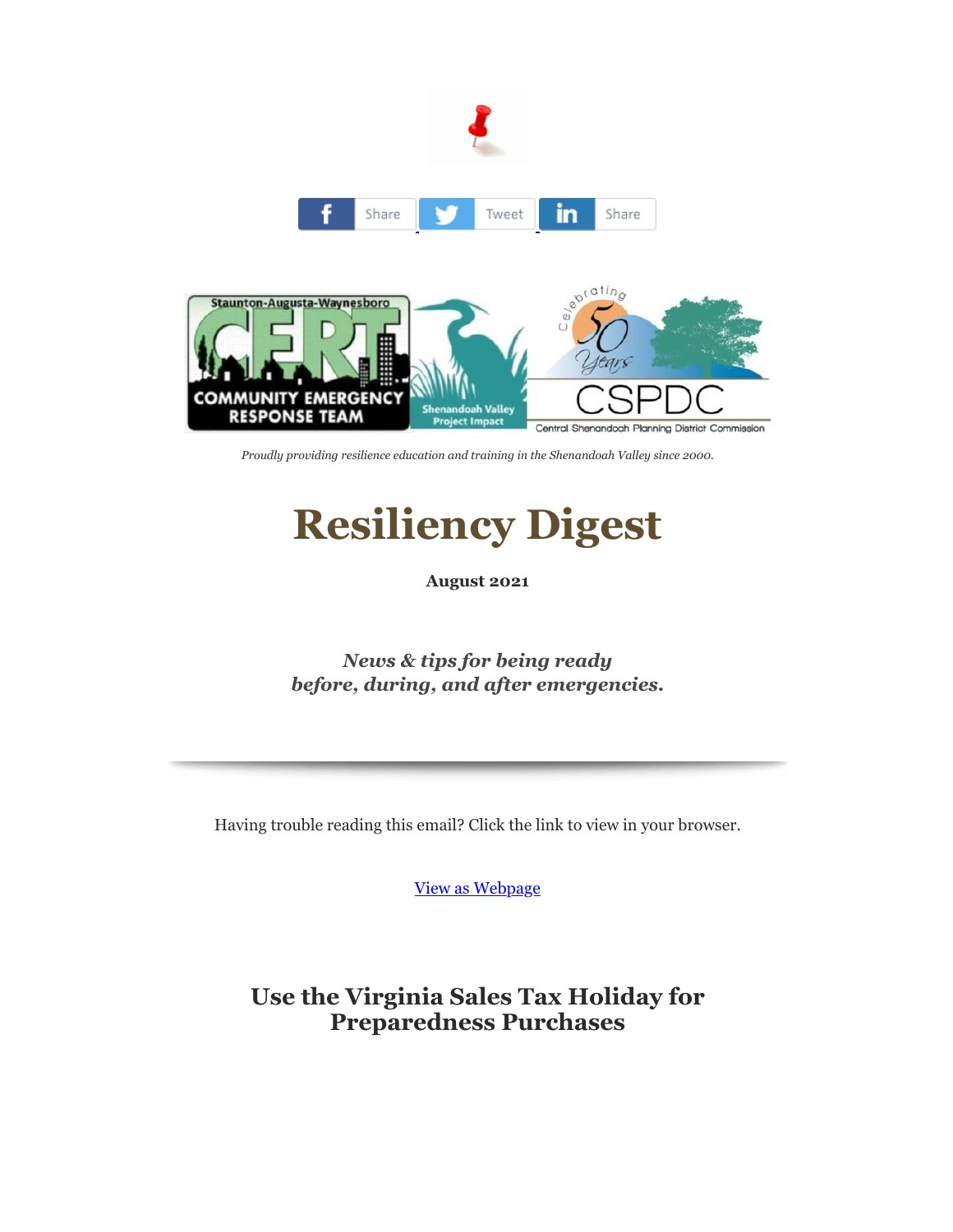

Did you know you can use the Virginia Sales Tax Holiday to stock your emergency preparedness kit? From August 6-8, 2021 you can purchase qualifying school supplies, clothing, footwear, hurricane and emergency preparedness items, and Energy Star™ and WaterSense™ products without paying sales tax. The following items are eligible:

- · *[School supplies, clothing, and footwear](https://r20.rs6.net/tn.jsp?f=001cn0-pohNkYbfVC-bbpBkg0A663iZy0MxwbJzwADTKl9tf5lOMLS6PT4-oenaHdSlbEKH_OaaEd6tRJqyWIK-Qsm2Oy8-ZXdPpRZpMGa07eLGfn-eNnYA-z8oQuO8CklP7Yi0FYM2AfYlGlcdvcgO89iw6PylX0BXiYOhwbudSuAm31C-0rGYEf4utR-ivTWQ3mOVeZMI5ycSHTlmK__sf3gfKvIxAyo0occIslcYMpZWHh3Sxk2iEJplHvHbs-DLqLYhxdLuHXDuzSMTsKoZQldsVDGI7Z5RKu3fWLs0n0M=&c=TtZaL9h96a30VBd9mx76JZADkoPVH7dbRc9jCUz2iBU4KpEjZizf2A==&ch=rFlB0cYPwdxBSJ9Xmrnu6cHoRAro2q5UrxURE-JjLBL7wZmz3R3oaw==)*
	- · Qualified school supplies \$20 or less per item
	- · Qualified clothing and footwear \$100 or less per item
- · *[Hurricane and emergency preparedness products](https://r20.rs6.net/tn.jsp?f=001cn0-pohNkYbfVC-bbpBkg0A663iZy0MxwbJzwADTKl9tf5lOMLS6PT4-oenaHdSlT9SSEopwJWiUtu5TK7ot60dFDspGlAQ6ufUayT-IdNA2f1UZejtfuBJt5UFZw6l7yKwbOnn6xXt2OgAGa_OrOw9paRcbG806IMXEWMwNG8S1A5o9Nj8GThIt_gaI0oFtalOMxpc5ke-knwkH2NOYi4NhqBXrS0s6IhZwgmYVDy2aoUrX5wlDImjWR-Rri3t-8ZorKCjLxrY-Q6mlqqlMGg==&c=TtZaL9h96a30VBd9mx76JZADkoPVH7dbRc9jCUz2iBU4KpEjZizf2A==&ch=rFlB0cYPwdxBSJ9Xmrnu6cHoRAro2q5UrxURE-JjLBL7wZmz3R3oaw==)*
	- · Portable generators \$1,000 or less per item
	- · Gas-powered chainsaws \$350 or less per item
	- · Chainsaw accessories \$60 or less per item
	- · Other specified hurricane preparedness items \$60 or less per item
- · *[Energy Star™ and WaterSense™](https://r20.rs6.net/tn.jsp?f=001cn0-pohNkYbfVC-bbpBkg0A663iZy0MxwbJzwADTKl9tf5lOMLS6PT4-oenaHdSlOQZ9WL_Clm-kMfpGLUDdUPYHMSH1-v7IIWjViHkgYSeqyFqjz9NmvtPlQpf1dPL4fBdaPBZPL379accnalbuHtHLoRyCN6x0mTJbRUB-HliZQeC_El0kBVrV5dMmxz3lcvl2ySpUUZqcizrETdZHT0tmMrpEL3p1YeSH6Uv_Qr0lzc_nojUeImJgS11ALWWFEiK5usZ1X51LlKzWN2ESRA==&c=TtZaL9h96a30VBd9mx76JZADkoPVH7dbRc9jCUz2iBU4KpEjZizf2A==&ch=rFlB0cYPwdxBSJ9Xmrnu6cHoRAro2q5UrxURE-JjLBL7wZmz3R3oaw==) products*
- · Qualifying Energy Star™ or WaterSense™ products purchased for noncommercial home or personal use - \$2,500 or less per item

## **Back-to-School Safety During COVID**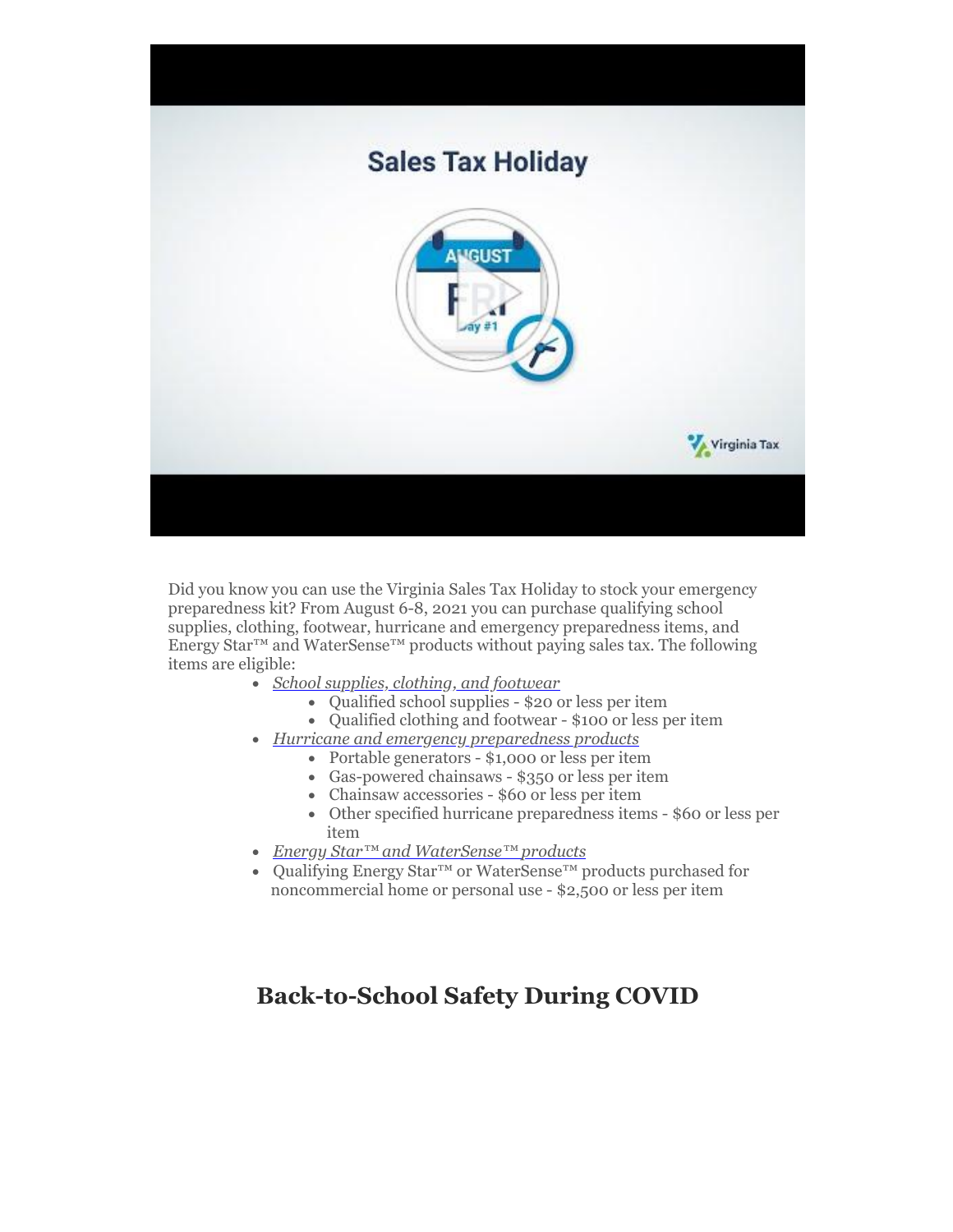

If you have school-age children, back-to-school in fall 2021 has a special set of challenges. This article from the American Academy of Pediatrics outlines some important recommendations for safely returning to school.

**[Read Article](https://r20.rs6.net/tn.jsp?f=001cn0-pohNkYbfVC-bbpBkg0A663iZy0MxwbJzwADTKl9tf5lOMLS6PT4-oenaHdSl763BBnzfG0IITdjYRnjQCrHzH5EcrJm6AUarEqPhKOIpkaPhTEGnCLdq_8w6jDBOglM4Y7CiGJxshc0x0P3FtifPZ0b5JM7C699P1uwamWroMfOz2RV_by4sLkhmnrLqJDd6877QC9YGa2B1etvEe1cryUOME2HRw6Hs0pnU3jhZaC_pJlnfPGRKV1HXtV5bQH44nQSaCL0BmMtRkk-ehRWEic-d-y6r&c=TtZaL9h96a30VBd9mx76JZADkoPVH7dbRc9jCUz2iBU4KpEjZizf2A==&ch=rFlB0cYPwdxBSJ9Xmrnu6cHoRAro2q5UrxURE-JjLBL7wZmz3R3oaw==)**

#### **How Extreme Heat Can Create Unhealthy Air**



Black carbon particulates from wildfires spread across US, July 2021. Image credit: Joshua Stevens/NASA Earth Observatory

We all know that extreme heat can cause dangerous and even deadly consequences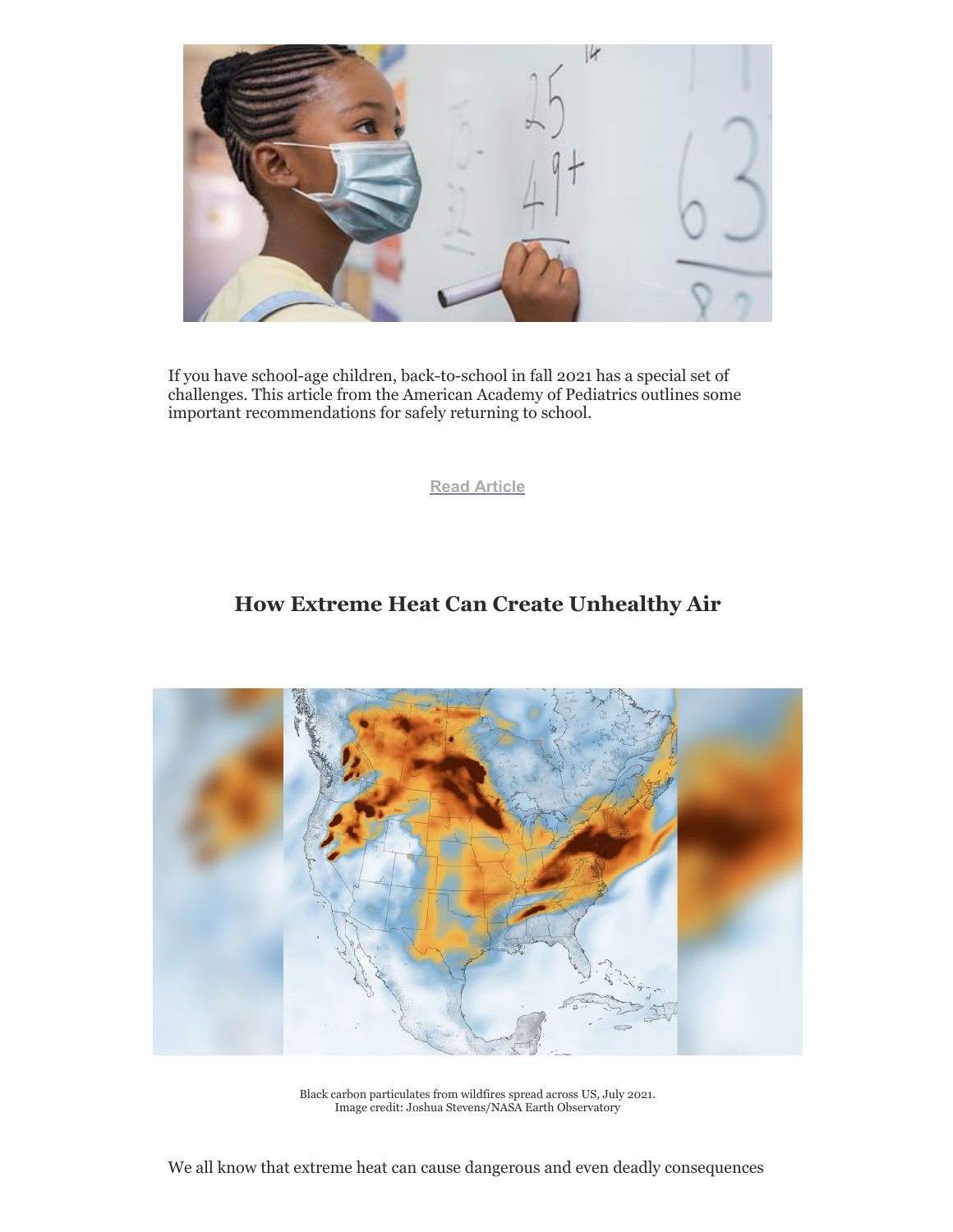from *[heat-related illness](https://r20.rs6.net/tn.jsp?f=001cn0-pohNkYbfVC-bbpBkg0A663iZy0MxwbJzwADTKl9tf5lOMLS6PT4-oenaHdSl9HjolyWnbArb1XR6tZt0cddWS2-tukQC8ipCbgfcT5PYWGA7bAmeCphcrW59cza6Sj506wcPZudCwL0ffX81We7s7_HJEcEvftEYJcaYLTX5nhvKPIy7zJoScPUQEB9N&c=TtZaL9h96a30VBd9mx76JZADkoPVH7dbRc9jCUz2iBU4KpEjZizf2A==&ch=rFlB0cYPwdxBSJ9Xmrnu6cHoRAro2q5UrxURE-JjLBL7wZmz3R3oaw==)*, not to mention the economic losses that occur from heat events. But the impacts of weather and climate extremes on air and water quality is something scientists have been studying in more depth to help incorporate into current and future planning efforts.

Heat waves promote air stagnation that traps pollutants. Combined with drought, extreme heat can dry out vegetation and fuel wildfires. The smoke from wildfires can create a serious medical hazard. With recent wildfires raging across the western United States and Canada causing the *Virginia Dept. of Environmental* **[Quality \(DEQ\) to issue a health alert](https://r20.rs6.net/tn.jsp?f=001cn0-pohNkYbfVC-bbpBkg0A663iZy0MxwbJzwADTKl9tf5lOMLS6PT4-oenaHdSlFGj3fnCxRQTI1h6moTu-QQixveSXqXnatEbw-EsxKSuzTo5BlGwEwsDwtUbJmBJnwmgBJmTQnhBktDbO-8x69u4pka5y-f-G7SnCGbGy8INd_UESqUARdbti_EME4Jhqi8h1_g_DLuLajY2oPNVFCV5w5nbki050ZaiwLmdWLAY7as5djbhGYAVj_SxkDQ2pqpVGNSDo4dYu9TK7RShhszDFYE3dVRebAIIQ2sRNhEZd0pDZhvT3g74FWe2la1SeaG_H1_3wKwE=&c=TtZaL9h96a30VBd9mx76JZADkoPVH7dbRc9jCUz2iBU4KpEjZizf2A==&ch=rFlB0cYPwdxBSJ9Xmrnu6cHoRAro2q5UrxURE-JjLBL7wZmz3R3oaw==)** in July 2021, knowing how to protect yourself and your family from poor air quality is a must even when fires happen [elsewhere. The American Lung Association's](https://r20.rs6.net/tn.jsp?f=001cn0-pohNkYbfVC-bbpBkg0A663iZy0MxwbJzwADTKl9tf5lOMLS6PT4-oenaHdSl7TvTElNGomej9SqOdyfaRQKjOLDxF6gv9CC1lc_u2R9Ywl3PCkhWKTIv3YK8PFw4K9ur56oaS7puOIW4C97KgoqGIdgfWcCEUDe2qiT9MZG37vK3ue2bdGDNWy-F_Hir8OhkVSqpkbZSuwvrZVmWQg==&c=TtZaL9h96a30VBd9mx76JZADkoPVH7dbRc9jCUz2iBU4KpEjZizf2A==&ch=rFlB0cYPwdxBSJ9Xmrnu6cHoRAro2q5UrxURE-JjLBL7wZmz3R3oaw==) *10 Tips to Protect Yourself from Unhealthy Air* is a great place to learn more.

Interested in knowing more about how weather affects air quality? The National Science Foundation's National Center for Atmospheric Research (NCAR) has some*[excellent resources to explore.](https://r20.rs6.net/tn.jsp?f=001cn0-pohNkYbfVC-bbpBkg0A663iZy0MxwbJzwADTKl9tf5lOMLS6PT4-oenaHdSl7S1vXd1W3waXKTbN2hjUZljEo3ymiYHHv8QacXpwtm-gptGeXX0jChLFo8CSeCXd5fL50DvsGNBgYbMF_JmBj_MlXupCU50Ehy3MdvQ8qut9IypIITa3fpgqMqp409Dcxbhs73D16h4fPihIqYVzdy7oc5q05cln&c=TtZaL9h96a30VBd9mx76JZADkoPVH7dbRc9jCUz2iBU4KpEjZizf2A==&ch=rFlB0cYPwdxBSJ9Xmrnu6cHoRAro2q5UrxURE-JjLBL7wZmz3R3oaw==)*

### **2021 Resilient Virginia Conference Registration Open**



2021 Resilient Virginia Conference Moving to Vibrant, Healthy, and Equitable Communities Dates: August 25-27, 2021 Location: Virtual

The past year's COVID experiences have highlighted the need for inclusive resiliency plans that integrate health, social, and economic concerns with ever-increasing climate change impacts. The conference will bring national and local perspectives on solutions being formulated to address vulnerabilities while moving forward to create a more economically sound and equitable future.